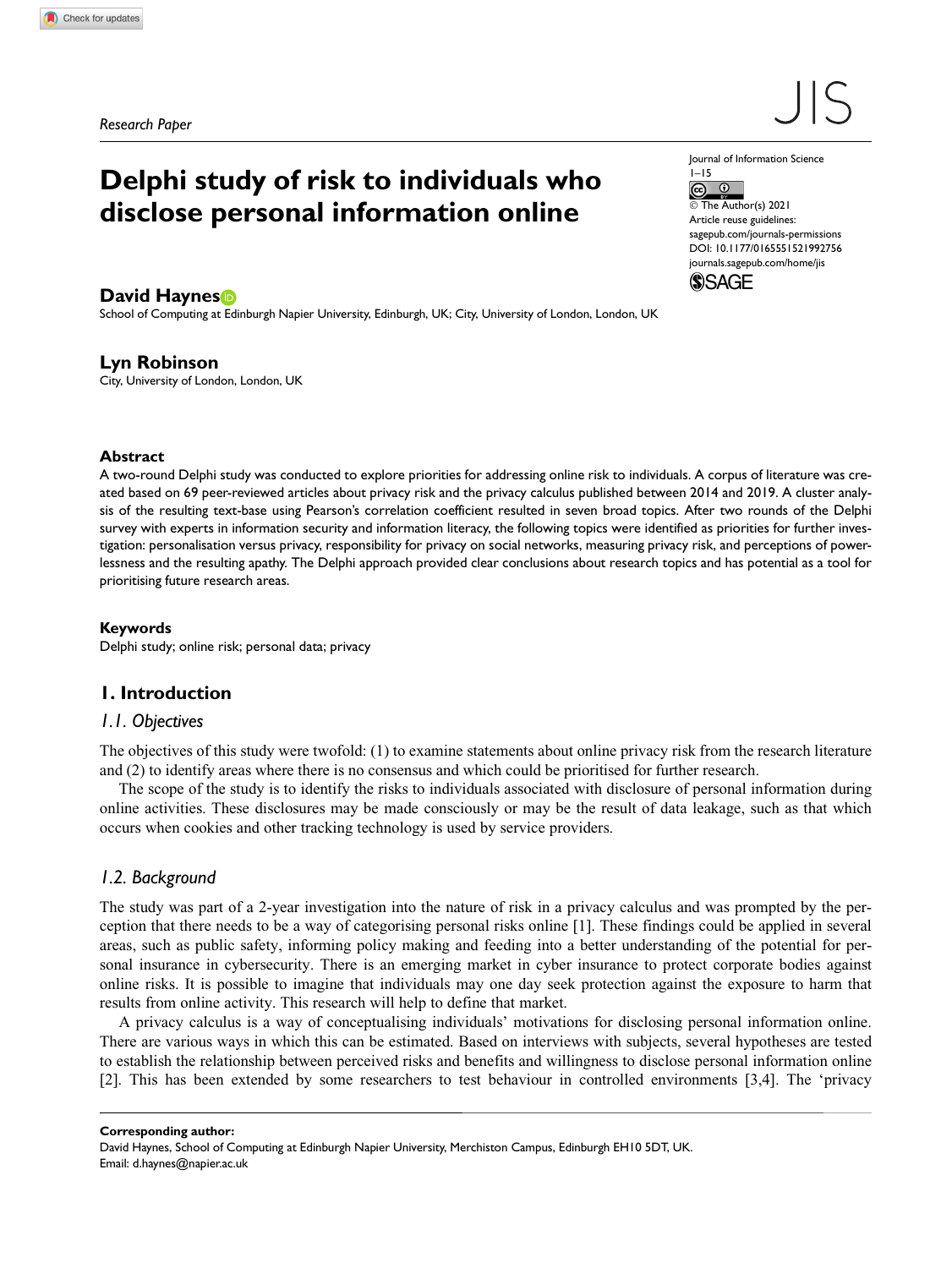paradox' has been described as 'the observed dissonance between consumer concerns and hypothetical behavior and actual decision making' or 'the dichotomy of information privacy attitude and actual information privacy behaviour' [5,6]. Acquisti, Brandimarte and Loewenstein take a slightly broader view of the 'dichotomy, between people's selfreported mental states (attitudes, concerns, desires, etc.) regarding privacy and their actual behaviors' [7].

Much of this research centres on definitions of risk that all have elements of probability and negative impact on outcomes or activities that matter to the individual [6,8]. However, the concept of risk is problematical because it is treated in different ways in the literature and it is not always clear whether the same concept is being discussed. For example, in project management terms, risks can represent threats or opportunities [9]. When it comes to industrial safety, however, risks are exclusively about negative consequences [10].

A risk event or incident may itself be a consequence of an earlier event. Each risk event may result in several different consequences. This makes the relationship between risk events and their consequences complicated and potentially ambiguous. An event tree analysis may be applied to map a cascade of consequences (and events) from an initial event. The distribution of outcomes may lend itself to a probability tree to which different analytical methods such as a Monte Carlo simulation or Bayesian analysis could be applied [11].

In the absence of quantitative data, a qualitative approach was adopted in the knowledge that a qualitative approach cannot provide a probability of occurrence nor quantify the impact of a risk event. This could eventually be addressed by obtaining transactional data for a statistically significant sample of users representing a target population and analysing the types of risks that individuals face. Where statistical data are available, it may be possible to track the consequences of those events. For example, it may be possible to extract quantitative data from:

- 1. Statistical authorities (e.g. Office for National Statistics);
- 2. Previously gathered datasets;
- 3. Transactional data from an online service provider or website;
- 4. Reports in the press or literature about incidents of harm [12];
- 5. Reports of harm (consequences) mentioned in online forums.

Another approach is to ask experts in the appropriate field to provide estimates of the probable levels of future risk and harm that might occur. With the appropriate choice of experts and maintenance of anonymity, it should be possible to detect whether there is a consensus or at least stable views about the probable levels of risk of different risk scenarios. For instance, van Duersen et al. gathered data from 117 health authorities' incident registers from 2005 to 2010 [13]. They were able to identify 2018 separate incidents and on analysis they found that there were approximately 150 scenario types. They then recruited a panel of 12 experts with more than 5 years' experience of cybersecurity, data protection and information management in the health service in the United Kingdom and asked them to identify the scenarios that were likely to occur in the future. After three rounds of this Delphi-type consultation, the researchers were able to report on six scenarios that would most probably affect health trusts.

Paintsil evaluated a taxonomy of privacy and security risks using the Delphi technique [14]. The Delphi study verified the key risk indicators (KRIs) proposed by the researcher as well as identifying some possible new ones. In contrast, Di Gangi et al. used the literature to identify the types of harm or risk that could occur during use of online social media by employees [12]. Their focus was on risks to organisations rather than individuals. They also used a Delphi-type approach with a panel of experts to evaluate the current state of social media policy development.

Chen used cluster analysis for literature reviews to detect and visualise emerging trends in the literature [15]. The idea of clustering is based on detected similarities between items in a collection using measures such as modality, betweenness centrality and silhouettes [16,17]. This research carries forward the idea of using recently published literature as the source material for a Delphi study rather than attempting to evaluate a taxonomy of privacy and security risks. This allows access to a wider range of perspectives and reduces the risk of being aligned to a single, idiosyncratic view of online privacy and security.

## 2. Methodology

The Delphi technique was developed as a forecasting technique by the Rand Corporation for the US Air Force in the 1950s [18]. The original purpose was to try and predict what the Soviet Union's strategy might be for an A-bomb attack to disrupt US munitions production. One of the concerns was the lack of data and the degree of uncertainty involved in this type of planning. A Delphi survey was designed to get a range of views independently from a panel of experts and to ascertain whether there was any consensus on possible answers to the question.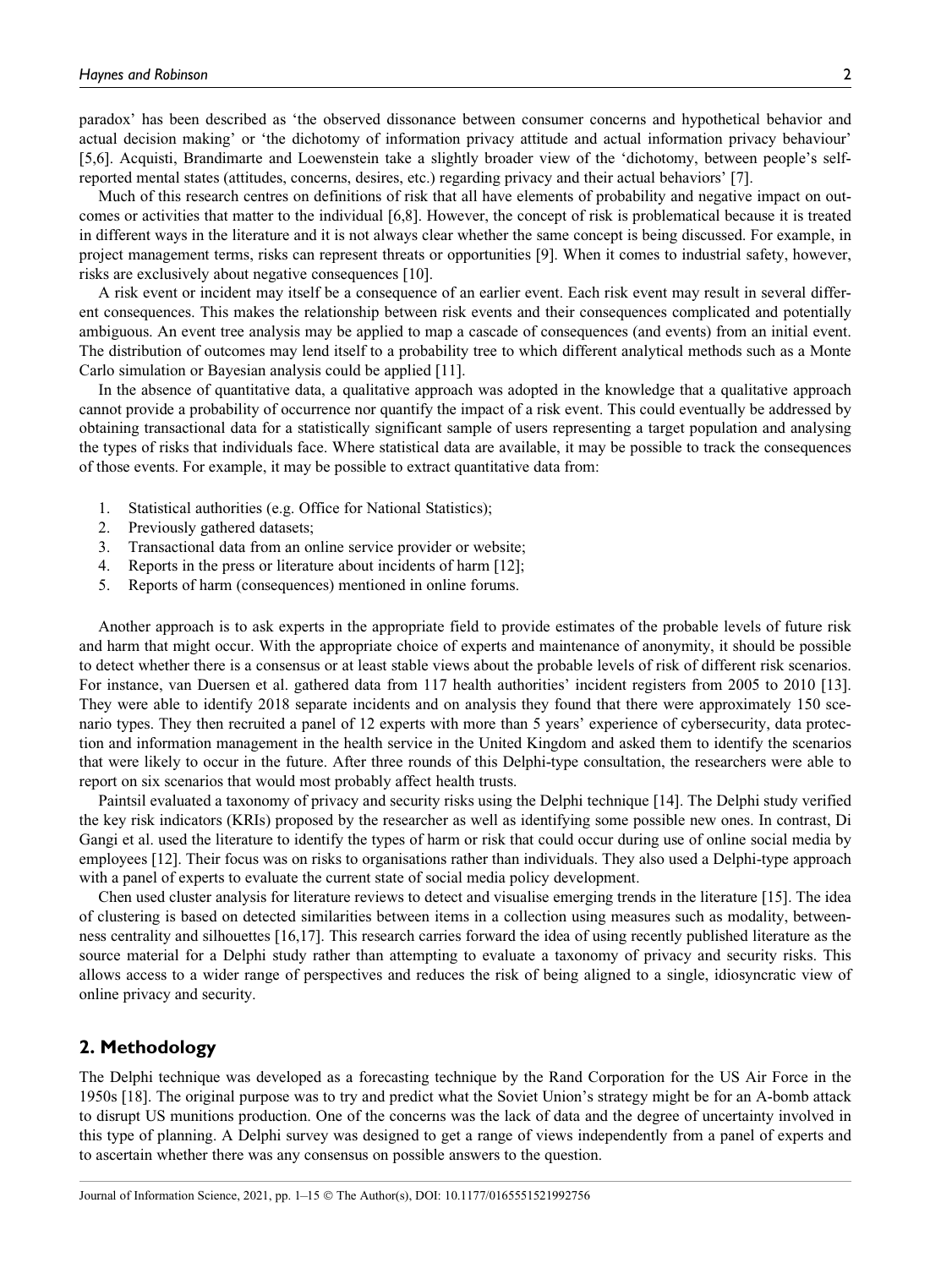Since that time, Delphi studies have evolved to become an established technique for forecasting [19]. In addition to providing a structured approach to gathering expert opinions, it avoids 'group think' by consulting the experts independently. It depends on two or more rounds to narrow the field of investigation to those areas where there is no consensus, and arguably requiring the greatest attention. Ideally, there should be several rounds of opinion seeking until there is stability – that is, no significant change in the distribution of opinions from one round to the next. Lund suggests that library and information science researchers could use Delphi studies to develop frameworks, taxonomies and forecasts [20].

A literature search was conducted using the following terms in the titles of articles in the Serial Solutions consolidated bibliographic databases (including Emerald Insight, Library and Information Science and Technology Abstracts, SCOPUS and Web of Science). These databases were chosen for their broad coverage of literature of library and information science, computing and sociology:

'privacy calculus' OR 'privacy paradox' 62 articles 'privacy' AND 'risk' 136 articles

The results were limited to scholarly articles published in the 5 years prior to the search (from August 2014 onwards). A 5-year limit was used because this is a rapidly evolving area of research. Recent publications will reflect relevant findings from earlier research. These searches yielded 170 items after duplicates had been removed from the combined set. This was filtered down to 89 documents following a review of the titles and abstracts to eliminate items that did not address risk to individuals. Articles on medical genomics, privacy issues affecting children and privacy related to the Internet of things were also removed. Although these are important areas, they are beyond the scope of this study. A further 20 items were eliminated after reading the full text of all candidate articles, because they were not specifically focused on risk to individuals.

A corpus of 69 full-text items (Appendix 1) was created for content analysis using NVivo12, a qualitative data analysis software tool. Word frequency counts were used to identify potential search terms that could form the basis of topics for the study. This was followed by a cluster analysis based on word similarity in the full text of journal articles, using the Pearson correlation coefficient. The articles in each cluster were examined to identify their common themes and this formed the basis for labelling each cluster. The resulting categories were then checked for overlap and in some cases were merged into a new category, which was labelled accordingly. The text extracts were coded according to the topics identified from the word frequencies and the cluster analysis. This allowed text extracts about a particular topic to be listed together for comparison. The individual text extracts were consolidated and normalised into a set of statements, for which respondents could indicate their level of agreement or disagreement on a 5-point Likert-type scale. The resulting statements (Table 2) were tested in a pilot run with a small number of researchers before the final instrument was created for the study. The following categories were identified from the corpus:

- Mobile technology;
- Images;
- Tracking and advertising;
- Social media and social networks;
- Privacy harms;
- Health apps;
- E-government;
- E-commerce and mobile payments;
- Personalisation;
- Location-based services:
- Risk awareness and perception;
- Privacy paradox.

A panel of nine experts was recruited from the cybersecurity sector, the social informatics research community and the library and information profession (Table 1). The experts were identified in consultation with committee members of the British Computer Society's (BCS) Information Security Special Group and the Information Literacy Group of CILIP, the UK library and information association. Of the nine experts who completed the first round, seven completed the second round of the study.

In the first round, the panel was asked to rate the level of agreement or disagreement with statements about information privacy and online risk. They were also asked to comment on the choice of topics and to add any that they felt were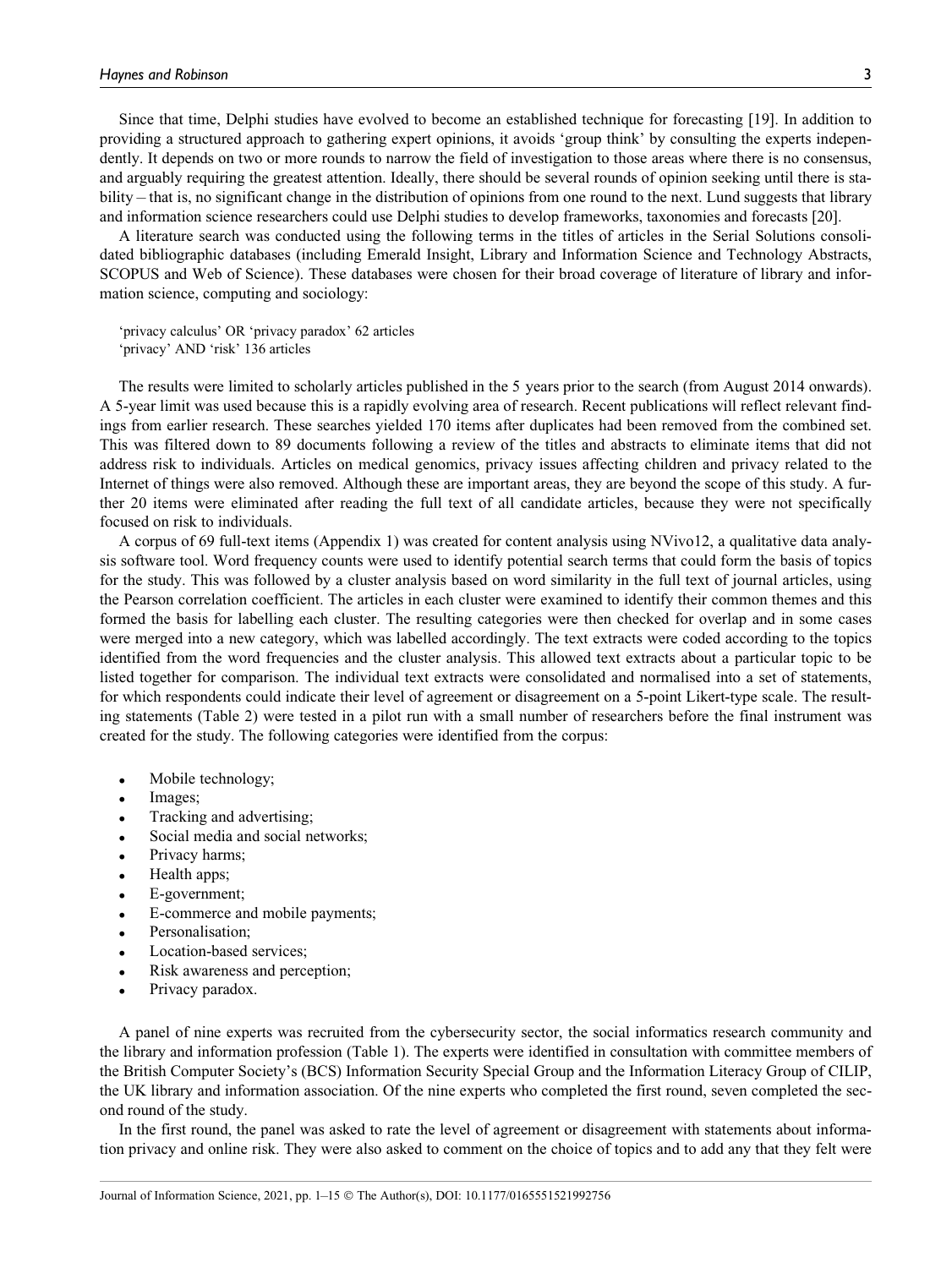Table 1. Expertise of the Delphi panel.

| Risk assessment and management          |      |
|-----------------------------------------|------|
| Privacy and data protection             |      |
| Cyber security                          |      |
| Social media and online social networks |      |
| Other                                   | each |
| Digital inclusion                       |      |
| Information and digital literacies      |      |
| Information literacy                    |      |
| Copyright and online learning           |      |
| Resilience and crisis management        |      |

missing. A 5-point Likert-type scale was used to rate the level of agreement with each statement. The results were analysed and areas of consensus were identified.

In the second round, the modified list of non-consensus topics was listed and the seven remaining experts were asked to review their scores considering the previous results and to give reasons if their scores differed significantly from the median score. They were also informed about the topics where consensus was reached but were not allowed to vote on them a second time. The topics were again analysed to identify any further consensus topics and to extract opinions where there was no consensus.

Von der Gracht's review of Delphi methodologies points out the consensus measures such as mean and standard deviation, which are commonly used for continuous scales or ratios, are not appropriate for Likert-type scale surveys [19]. Mode and interquartile ranges (IQRs) are more relevant here, with an IQR < 1 indicating consensus. An advantage of this approach is that outliers do not unduly affect the average score or the dispersal of scores.

Throughout this process, the experts were not made known to one another, so that the main interaction was through the Delphi study.

There were nine respondents for the first round and, of these, seven respondents completed the second round of the survey. Although the recent trend has been towards larger panels, early studies such as the initial one conducted by the Rand Corporation had a panel of seven experts and there is no indication that smaller panel size undermines the validity of results of the Delphi studies [19,20]. Table 1 shows the expertise of the panel members (Note that some individuals belonged to more than one category).

All the respondents were considered experts in their respective specialisms, as evidenced by their membership of relevant professional bodies. Three respondents declared that they had 5–9 years' experience, three had 10–14 years' experience and three had 15 or more years' experience in their specialism.

Not surprisingly, the membership distribution reflected the recruitment from CILIP and BCS members. The following professional memberships were declared by the nine respondents (bearing in mind that some individuals belonged to multiple professional groups):

UK chartered bodies CILIP (Library and Information Association) (3) BCS (British Computer Society) (2) CIISec (Chartered Institute of Information Security) (1) Other professional groups (1 each) ISACA (Information Systems Audit and Control Association) CiSP (Cybersecurity Information Sharing Partnership) Higher Education Academy Society for Research into Higher Education Security Institute IAPP (International Association of Privacy Professionals) Data and Marketing Association CILIP Information Literacy Group (non-CILIP member)

## 3. Results

The responses to rounds 1 and 2 of the Delphi study were analysed separately to identify areas where there was some degree of consensus between the respondents. The respondents were encouraged to give their immediate views on a range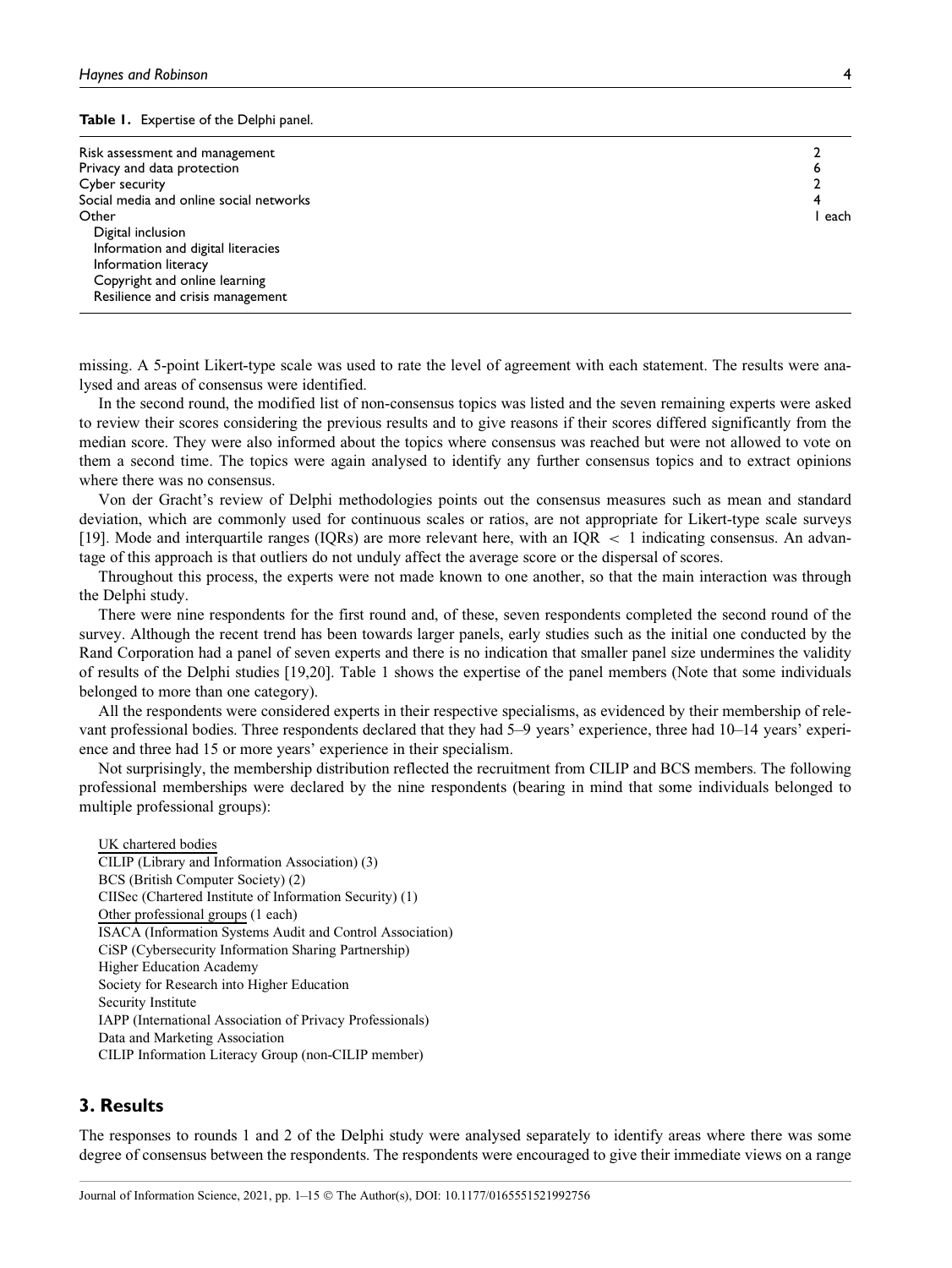of statements (listed in Table 2). The 5-point Likert-type scale was used, with values ranging from 1 – strongly agree to 5 – strongly disagree.

Answers to these scales were analysed arithmetically to determine the degree of divergence between items. The IQR was defined as the interval of values within which 50% of the responses were recorded. If this interval was 1 or less than 1 unit either side of the mode value, this was taken as an indication of consensus. In other words, if 50% of the scores were within 1 unit either side of the modal score, this was classed as consensus [19].

Table 2 lists the statements and results of the two rounds of the Delphi consultation, the implications of which are explored in the 'Discussion' section. The statements were extracted from the articles in each cluster and consolidated where the statements were similar in meaning.

There was no consensus for the following statements after two rounds:

PERSONALISATION

To operate effectively, intelligent user interfaces need to acquire rich information about the user.

The intrusiveness of personalised ads outweighs the benefits of personalisation.

SOCIAL MEDIA AND ONLINE SOCIAL NETWORKS

It is possible to learn a great deal about someone from what his or her connections have said about them on social media.

The social need for sharing information online outweighs potential privacy risks.

Keeping their information private is primarily the personal responsibility of social media users.

RISK ASSESSMENT

Social media connectedness is a good indication of a user's privacy risk.

USER BEHAVIOUR AND MOTIVATION

The experience of being online highlights feelings of powerlessness.

# 4. Discussion

After two rounds of the Delphi survey, a strong level of consensus was achieved about most of the statements presented to the panel. This may reflect the small number of participants who took part, although this was considered in setting the parameters for consensus. Consensus was defined as occurring where the IQR of responses was within one unit of the modal value. This meant, for instance, that all the statements about risk perception, privacy risks and protection and mitigation were consensual after two rounds (Table 2).

# 4.1. Personalisation

Personalisation was the first area considered by the expert panel, where there were two statements where no consensus was achieved.

The first is the idea about how much personal information is required by user interfaces to operate effectively. Hazard and Singh acknowledge that 'The most valuable of such information is potentially sensitive and revealing; it can pose a threat to the user's safety, finances or dignity . ' [21]. They go on to discuss the ways in which personalised services can undermine identity and sense of autonomy.

There was also disagreement about the balance of benefits and costs of personalisation. Karwatzki et al. showed that individuals' disposition to value privacy (DTVP) and situational factors affected their intention to disclose information to personalise services [22]. Their survey revealed that personalisation motivates information disclosure. However, those people who value privacy tend not to want to be profiled online. Their third finding was 'that transparency features do not directly impact the information disclosure of individuals'. In contrast, Brinson and Eastin found that 'advertising personalization did not have a significant effect on attitude toward the ad, but inclusion of the AdChoices icon did' [23].

This comes back to a discussion about risk: 'How much risk is perceived is further moderately predicted by the user's trust in the recipient's ability to protect his/her data, the degree of personalization that is gained by data disclosure and the perceived relevance of the collected information' [24]. Gerber et al. only saw a weak relationship between degree of personalisation and prediction of perceived risk.

Gutierrez et al. in reviewing previous research suggest that personalisation is seen as a benefit in mobile, locationbased advertising [25]. Their survey of 252 respondents showed that 'The overall indications are that mobile users' MLBA acceptance is guided primarily by judgments on the perceived balance between intrusiveness and monetary rewards, and secondarily by their perceptions of personalisation or IPC' [25, p 300]. 'The effect of monetary rewards was found to be a more significant driver for MLBA acceptance than personalisation. This implies that, while users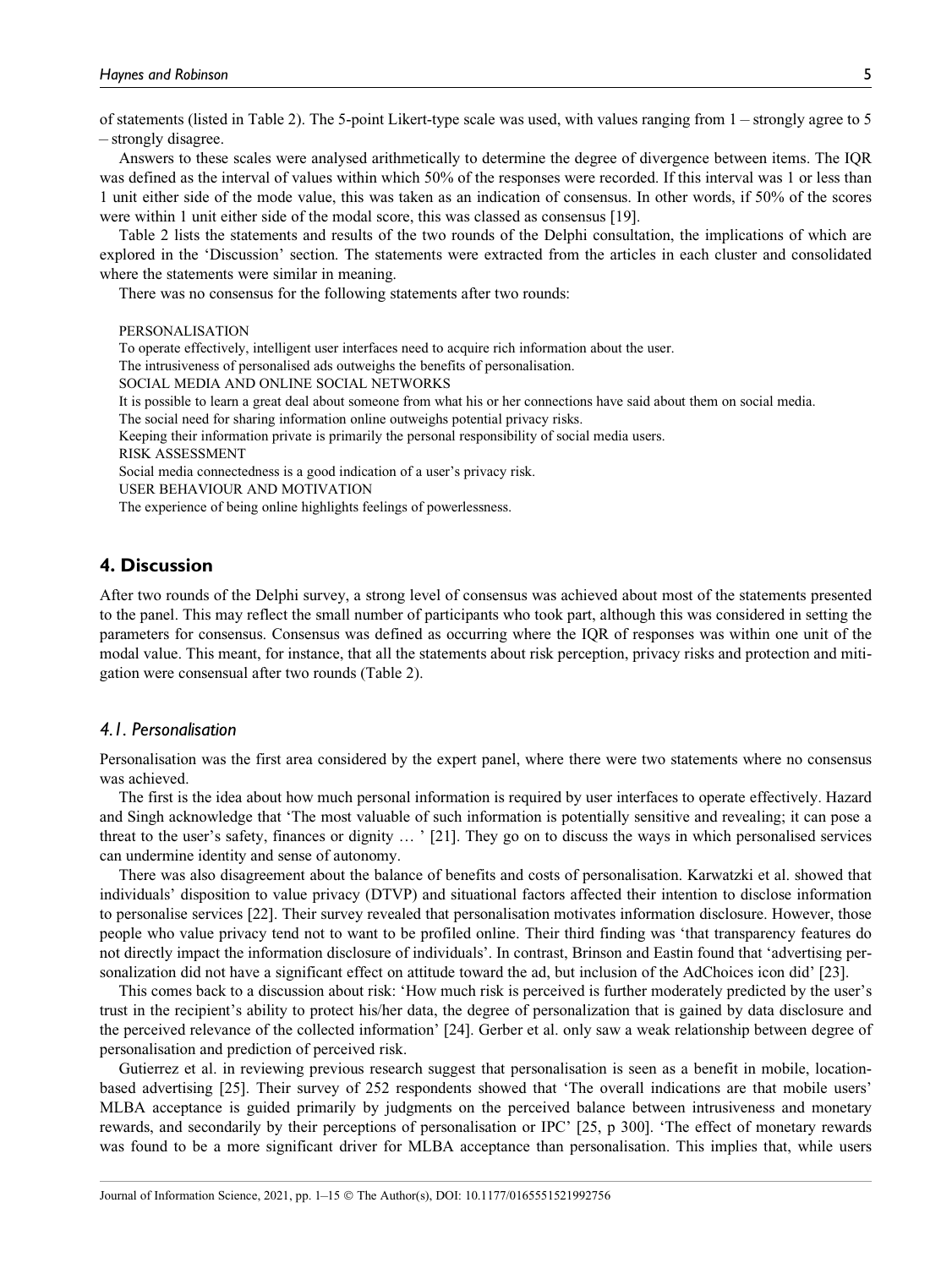Table 2. Results of consensus analysis of Delphi statements.

| Statement                                                                                              | Mean of<br>$(RI)^*$ | Mean of<br>responses responses (R1)<br>$(R2)^*$ |     | (R2) |     | $(RI)$ $(R2)$ $IQR$ |     | % Mode % Mode IQR IQR Relevant Consensus? |
|--------------------------------------------------------------------------------------------------------|---------------------|-------------------------------------------------|-----|------|-----|---------------------|-----|-------------------------------------------|
| <b>PERSONALISATION</b>                                                                                 |                     |                                                 |     |      |     |                     |     |                                           |
| Higher ad relevance reduces anxieties about privacy                                                    | 4.3                 |                                                 | 56  |      | 1.0 |                     | 1.0 | Y                                         |
| To operate effectively, intelligent user interfaces need                                               | 3.3                 | 3.3                                             | 33  | 33   | 2.0 | 2.5                 | 2.5 | N                                         |
| to acquire rich information about the user                                                             |                     |                                                 |     |      |     |                     |     |                                           |
| The intrusiveness of personalised ads outweighs the<br>benefits of personalisation                     | 1.9                 | 2.1                                             | 44  | 44   | 2.0 | 2.5                 | 2.5 | N                                         |
| Personalised services increase the benefits of sharing                                                 | 2.9                 | 3.3                                             | 44  | 22   | 1.0 | 2.0                 | 1.0 | Y                                         |
| information with mobile app service providers                                                          |                     |                                                 |     |      |     |                     |     |                                           |
| The quality of personalisation offerings outweighs                                                     | 4.2                 |                                                 | 56  |      | 1.0 |                     | 1.0 | Υ                                         |
| privacy concerns                                                                                       |                     |                                                 |     |      |     |                     |     |                                           |
| A personalised service had no direct impact on                                                         | 3.2                 |                                                 | 44  |      | 1.0 |                     | 1.0 | Y                                         |
| whether or not users would like to use a specific<br>application                                       |                     |                                                 |     |      |     |                     |     |                                           |
| Individuals should determine whether location                                                          | 1.0                 |                                                 | 100 | 0    | 0.0 |                     | 0.0 | Υ                                         |
| information is communicated to third parties                                                           |                     |                                                 |     |      |     |                     |     |                                           |
| Are there any other issues you would like to add under                                                 |                     |                                                 |     |      |     |                     |     |                                           |
| this heading? (These may be included in the second                                                     |                     |                                                 |     |      |     |                     |     |                                           |
| round of the Delphi survey)                                                                            |                     |                                                 |     |      |     |                     |     |                                           |
| SOCIAL MEDIA AND ONLINE SOCIAL NETWORKS<br>Privacy is a collective effort that requires the            | $\mathsf{I}$ .4     |                                                 | 56  |      | 1.0 |                     | 1.0 | Υ                                         |
| cooperation of those with whom we connect on social                                                    |                     |                                                 |     |      |     |                     |     |                                           |
| media                                                                                                  |                     |                                                 |     |      |     |                     |     |                                           |
| In the social networking context, personal pleasure                                                    | 1.9                 | 1.9                                             | 44  | 44   | 1.0 | 0.5                 | 1.0 | Υ                                         |
| plays a much stronger role than utilitarian benefits                                                   |                     |                                                 |     |      |     |                     |     |                                           |
| It is possible to learn a great deal about someone from                                                | 2.2                 | 3.0                                             | 33  | 44   | 2.0 | 2.0                 | 2.0 | N                                         |
| what his or her connections have said about them on<br>social media                                    |                     |                                                 |     |      |     |                     |     |                                           |
| The main danger for social media users is a lack of                                                    | 2.3                 | 2.4                                             | 33  | 33   | 2.0 | 1.0                 | 1.0 | Υ                                         |
| balance between risk and reward                                                                        |                     |                                                 |     |      |     |                     |     |                                           |
| The social need for sharing information online                                                         | 3.4                 | 2.7                                             | 44  | 33   | 3.0 | 3.5                 | 3.5 | N                                         |
| outweighs potential privacy risks                                                                      |                     |                                                 |     |      |     |                     |     |                                           |
| Keeping their information private is primarily the                                                     | 3.3                 | 3.0                                             | 33  | 22   | 2.0 | 2.0                 | 2.0 | N                                         |
| personal responsibility of social media users<br>Participants on social media understand privacy risks | 4.3                 |                                                 | 56  |      | 1.0 |                     | 1.0 | Υ                                         |
| Are there any other issues you would like to add under                                                 |                     |                                                 |     |      |     |                     |     |                                           |
| this heading? (These may be included in the second                                                     |                     |                                                 |     |      |     |                     |     |                                           |
| round of the Delphi survey)                                                                            |                     |                                                 |     |      |     |                     |     |                                           |
| <b>RISK PERCEPTION</b>                                                                                 |                     |                                                 |     |      |     |                     |     |                                           |
| Online risk perception does not have a strong influence 2.3<br>on actual risk-avoiding behaviour       |                     |                                                 | 33  |      | 1.0 |                     | 1.0 | Υ                                         |
| Good company reputation reduces the perceived risk                                                     | 2.4                 | 2.7                                             | 56  | 22   | 1.0 | 1.5                 | 1.0 | Υ                                         |
| in disclosing personal information online                                                              |                     |                                                 |     |      |     |                     |     |                                           |
| A positive online brand image increases consumer-                                                      | 1.8                 |                                                 | 78  |      | 0.0 |                     | 0.0 | Υ                                         |
| perceived benefits of information disclosure                                                           |                     |                                                 |     |      |     |                     |     |                                           |
| A good privacy policy reduces the perceived privacy                                                    | 1.9                 |                                                 | 56  |      | 1.0 |                     | 1.0 | Υ                                         |
| risk<br>Perceived enjoyment has replaced ease-of-use in                                                | 2.6                 |                                                 | 44  |      | 1.0 |                     | 1.0 | Υ                                         |
| accepting digital technologies                                                                         |                     |                                                 |     |      |     |                     |     |                                           |
| Individuals' perception of control is a significant                                                    | 2.1                 | 2.1                                             | 33  | 56   | 2.0 | 0.0                 | 0.0 | Υ                                         |
| predictor of risk perception when consumers are                                                        |                     |                                                 |     |      |     |                     |     |                                           |
| providing their personal information                                                                   |                     |                                                 |     |      |     |                     |     |                                           |
| Are there any other issues you would like to add under                                                 |                     |                                                 |     |      |     |                     |     |                                           |
| this heading? (These may be included in the second<br>round of the Delphi survey)                      |                     |                                                 |     |      |     |                     |     |                                           |
| RISK ASSESSMENT                                                                                        |                     |                                                 |     |      |     |                     |     |                                           |
| Data protection impact assessments (DPIA) do not                                                       | 3. I                |                                                 | 44  |      | 1.0 |                     | 1.0 | Υ                                         |
| provide an effective solution to assess and prioritise                                                 |                     |                                                 |     |      |     |                     |     |                                           |
| privacy risks                                                                                          |                     |                                                 |     |      |     |                     |     |                                           |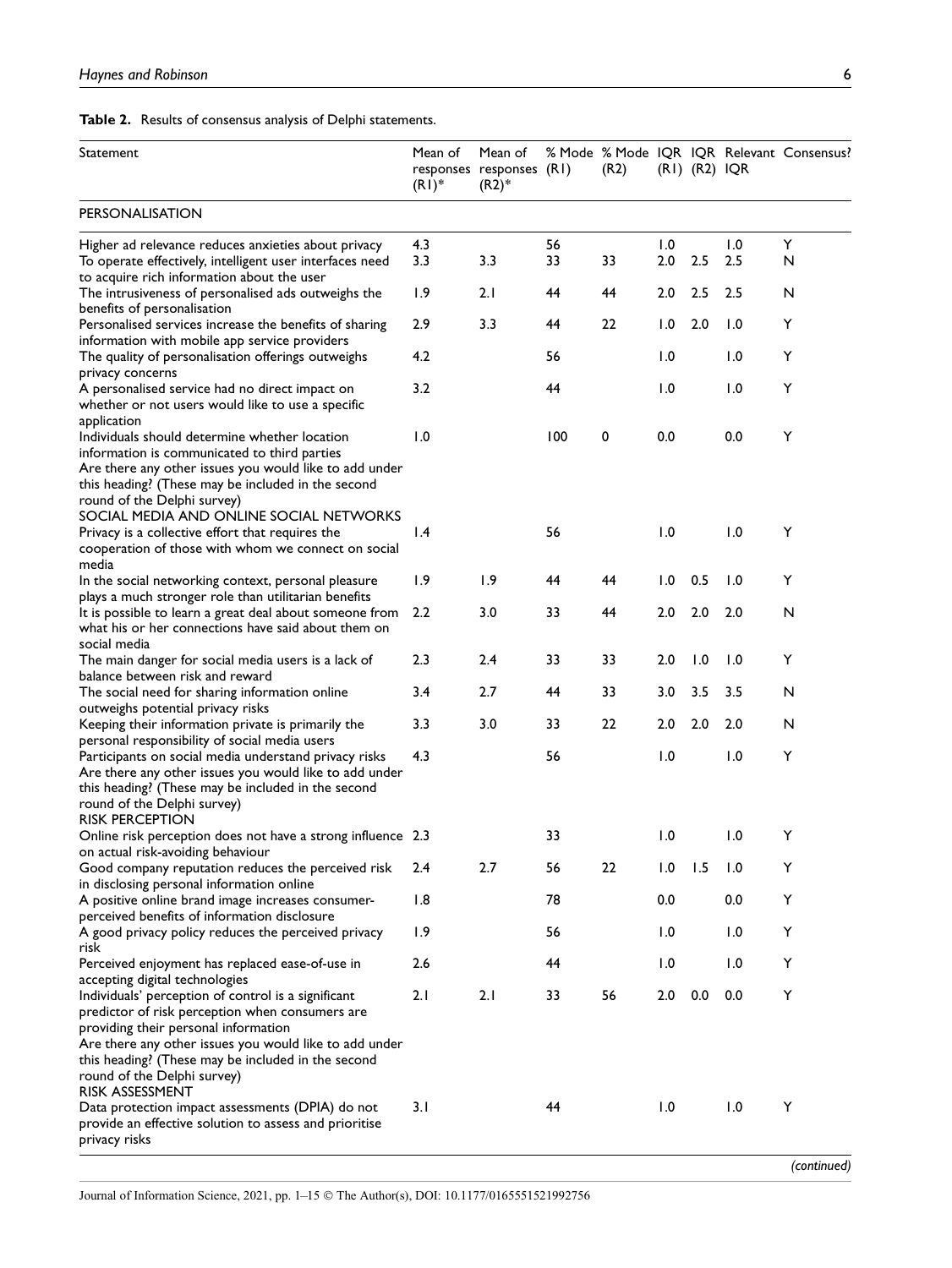# Table 2. (continued)

| Statement                                                                                                                                                                                                                                          | Mean of<br>$(RI)^*$                 | Mean of<br>responses responses (R1)<br>$(R2)^*$ |          | (R2) |            | $(RI)$ $(R2)$ $IQR$ |            | % Mode % Mode IQR IQR Relevant Consensus? |
|----------------------------------------------------------------------------------------------------------------------------------------------------------------------------------------------------------------------------------------------------|-------------------------------------|-------------------------------------------------|----------|------|------------|---------------------|------------|-------------------------------------------|
| <b>PERSONALISATION</b>                                                                                                                                                                                                                             |                                     |                                                 |          |      |            |                     |            |                                           |
| Privacy risk assessments should consider threats to                                                                                                                                                                                                | 1.3                                 |                                                 | 67       |      | 1.0        |                     | 1.0        | Υ                                         |
| user privacy that come from user-profiling<br>Social media connectedness is a good indication of a                                                                                                                                                 | 3. I                                | 3.3                                             | 44       | 33   | 2.0        | 2.5                 | 2.5        | N                                         |
| user's privacy risk<br>Privacy assessments influence individuals' actual<br>behaviour<br>Are there any other issues you would like to add under<br>this heading? (These may be included in the second                                              | 3.6                                 | 3.4                                             | 33       | 33   | 1.0        | 1.5                 | 1.0        | Υ                                         |
| round of the Delphi survey)<br><b>PRIVACY RISKS</b>                                                                                                                                                                                                |                                     |                                                 |          |      |            |                     |            |                                           |
| Self-disclosing of sensitive personal information poses a<br>threat to safety                                                                                                                                                                      | 1.7                                 | 1.9                                             | 56       | 44   | 1.0        | 0.5                 | 1.0        | Y                                         |
| Governments show little self-restraint in sacrificing<br>citizens' rights to privacy in the face of real or<br>perceived security threats                                                                                                          | 2.0                                 | $\mathsf{I}$ .4                                 | 44       | 44   | 1.0        | 1.0                 | 1.0        | Y                                         |
| Digital technology developments are threatening to<br>overrun citizens' constitutional rights                                                                                                                                                      | 2.0                                 |                                                 | 78       |      | 0.0        |                     | 0.0        | Y                                         |
| The privacy agenda is undermined by state surveillance<br>Personal information leakage from apps on mobile<br>devices is a critical concern                                                                                                        | $2.2\phantom{0}$<br>$\mathsf{I}$ .4 | $\mathsf{I}$ .4                                 | 33<br>67 | 44   | 2.0<br>1.0 | 1.0                 | 1.0<br>1.0 | Y<br>Y                                    |
| Individuals trust businesses with access to their<br>communications more than they trust government<br>Are there any other issues you would like to add under<br>this heading? (These may be included in the second<br>round of the Delphi survey) | 2.2                                 |                                                 | 78       |      | 0.0        |                     | 0.0        | Y                                         |
| <b>USER BEHAVIOUR AND MOTIVATION</b><br>Users often fail to enforce their own privacy                                                                                                                                                              | 1.7                                 |                                                 | 44       |      | 1.0        |                     | 1.0        | Y                                         |
| preferences when judging image content<br>The experience of being online highlights feelings of                                                                                                                                                    | 3.0                                 | 2.3                                             | 44       | 33   | 2.0        | 1.5                 | 1.5        | N                                         |
| powerlessness<br>The increasingly complicated control of privacy settings<br>leads users to believe any protection effort to be<br>substantially useless                                                                                           | 1.9                                 |                                                 | 56       |      | 1.0        |                     | 1.0        | Υ                                         |
| Younger individuals are more aware about potential<br>negative consequences of personal information<br>disclosure in online environments                                                                                                           | 2.9                                 | 3.3                                             | 33       | 33   | 1.0        | 1.0                 | 1.0        | Υ                                         |
| Consumers are willing to pay a premium to purchase<br>from privacy protective websites                                                                                                                                                             | 2.9                                 | 3.3                                             | 44       | 22   | 1.0        | 1.5                 | 1.0        | Υ                                         |
| Are there any other issues you would like to add under<br>this heading? (These may be included in the second<br>round of the Delphi survey)<br>PROTECTION AND MITIGATION                                                                           |                                     |                                                 |          |      |            |                     |            |                                           |
| Fake information as a privacy protection method<br>should be avoided                                                                                                                                                                               | 2.3                                 | 2.6                                             | 33       | 44   | 2.0        | 1.0                 | 1.0        | Υ                                         |
| Without privacy measures, such as encryption,<br>consumers won't feel safe enough to participate in e-<br>commerce                                                                                                                                 | 2.1                                 | 2.0                                             | 44       | 44   | 1.0        | 0.5                 | 1.0        | Υ                                         |
| Fine-grained permissions (such as access for a specific<br>file type) should be built into the design of apps                                                                                                                                      | 1.9                                 | 1.6                                             | 44       | 44   | 1.0        | 1.0                 | 1.0        | Υ                                         |
| Personalised warning notices significantly increase<br>compliance compared to impersonal signs                                                                                                                                                     | 2.1                                 |                                                 | 67       |      | 0.0        |                     | 0.0        | Υ                                         |
| Online advertising based on personal online behaviour<br>should be more tightly regulated                                                                                                                                                          | 1.3                                 |                                                 | 67       |      | 1.0        |                     | 1.0        | Υ                                         |
| Greater effort in strengthening consumer competency<br>in technology use is required                                                                                                                                                               | 1.3                                 |                                                 | 67       |      | 1.0        |                     | 1.0        | Υ                                         |

IQR: interquartile range; Y: yes; N: no.\*

1: strongly agree; 5: strongly disagree.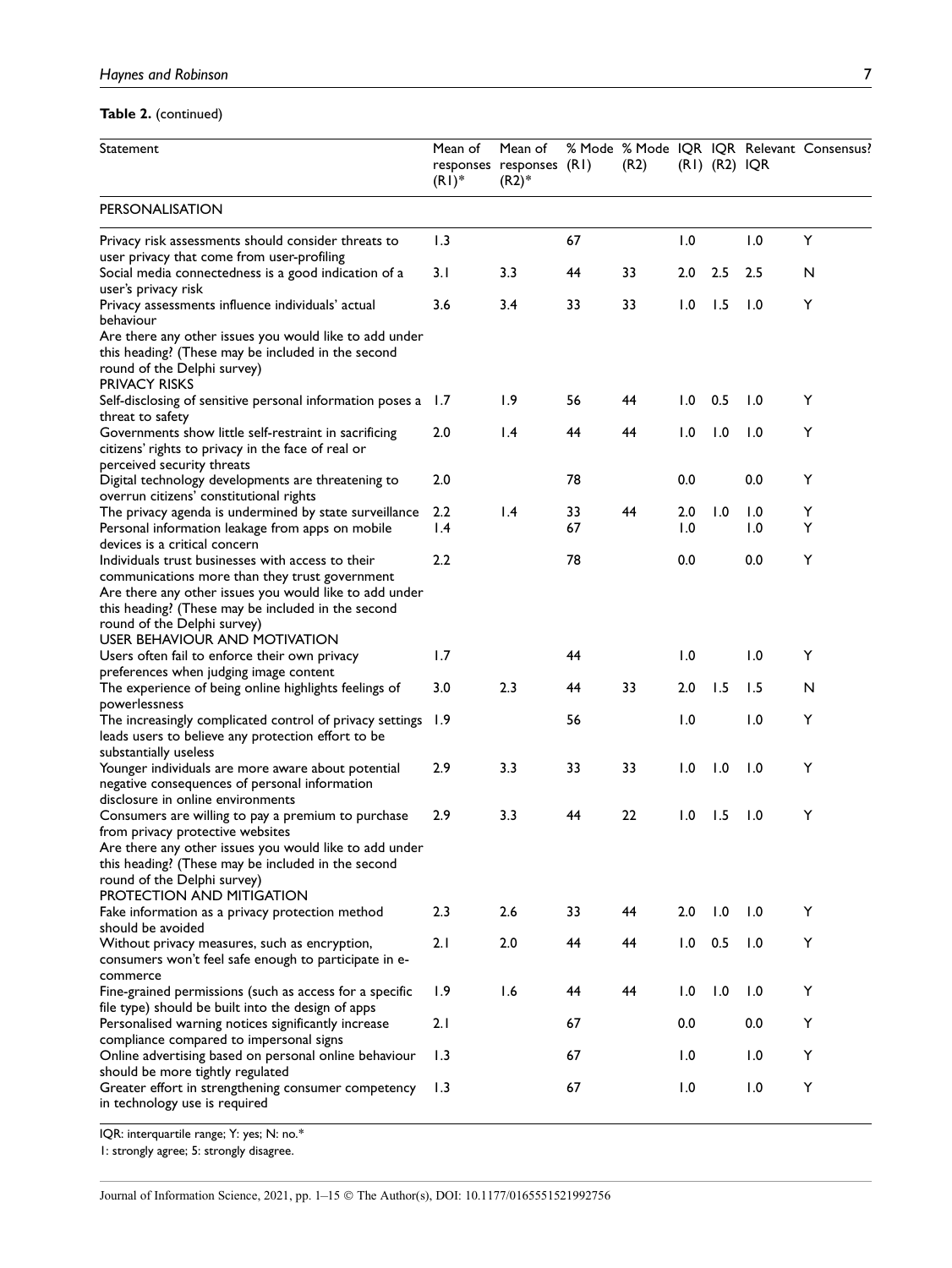welcome personalisation, monetary rewards have a higher compensating value for the perceived risk of accepting MLBA' (P 302).

Interestingly, Karwatzki et al, reported on a survey of 286 participants, which noted that 'we found that personalization itself motivates information disclosure' [22]. It would be interesting to investigate whether there is a difference in perceived benefits when individuals consciously (and deliberately) disclose personal data rather than having it automatically gathered by service providers.

Lee and Rha found that although there are benefits of personalisation, increased privacy risk inhibits take-up of these services [26]. They advocate more openness about the ways in which personal data are collected and used, allowing individuals to make their own assessments of risks involved.

In response to the two statements about the balance between privacy and the benefits of personalisation, the expert panel felt that privacy outweighed personalisation.

#### 4.2. Social media and social networks

The panel did not agree about the following statements:

- It is possible to learn a great deal about someone from what his or her connections have said about them on social media;
- The social need for sharing information online outweighs potential privacy risks;
- Keeping their information private is primarily the personal responsibility of social media users.

Although it seems self-evident that it is possible to learn about someone from others' contributions to social media, the panel members did not have a consensus on the veracity of this statement. Hargittai and Marwick's report of interviews with young adults highlighted the case of the 21-year-old male who came from 'a family of oversharers' and that although he revealed little about himself online, it was still possible to learn a great deal about him from his family's posts on social media [27]. However, this situation may not apply in all cases, for instance, if the 'information' revealed is deliberately wrong or misleading.

This same article goes on to investigate the following research questions:

'RQ2: To what extent do participants feel that social needs for sharing information online outweigh potential privacy risks?

RQ3: To what extent do participants believe that keeping their information private is their personal responsibility?' [27]

The authors explain the balance between risk and benefit in terms of networked privacy where 'individuals exist in social contexts where others can and do violate their privacy' [27]. This theme has been explored extensively in the literature on the privacy calculus from Dinev and Hart onwards [2].

RQ3 is interesting because it reflects the debate between individual responsibility and regulation of providers. Haynes, Bawden and Robinson suggest that a balance has to be struck between these modes of regulating access to personal data on social networks [28]. One element of this is user education, which requires a regulatory framework to provide a means of redress for privacy breaches. Responsibility for protecting privacy is the responsibility of all parties.

Chen's study in Hong Kong and the United States suggests a number of measures that individuals can take to protect their privacy by limiting: self-disclosure, friending and profile visibility [29]. The article suggests that with greater control over their profile visibility, individuals would more probably expand their social networks.

## 4.3. Risk assessment

There was no consensus about the following statement:

Social media connectedness is a good indication of a user's privacy risk.

The analysis of social media networks by Alemany et al. resulted in the development of a Privacy Risk Score (PRS) [30]. They tested the performance of different topologies of synthetic networks before testing it on real networks of rumours. Global metrics such as closeness correlates with PRS, if there is information about the network structure. Social centrality metrics based on degree provides a good estimate of privacy risk [30]. Pensa et al. propose a privacy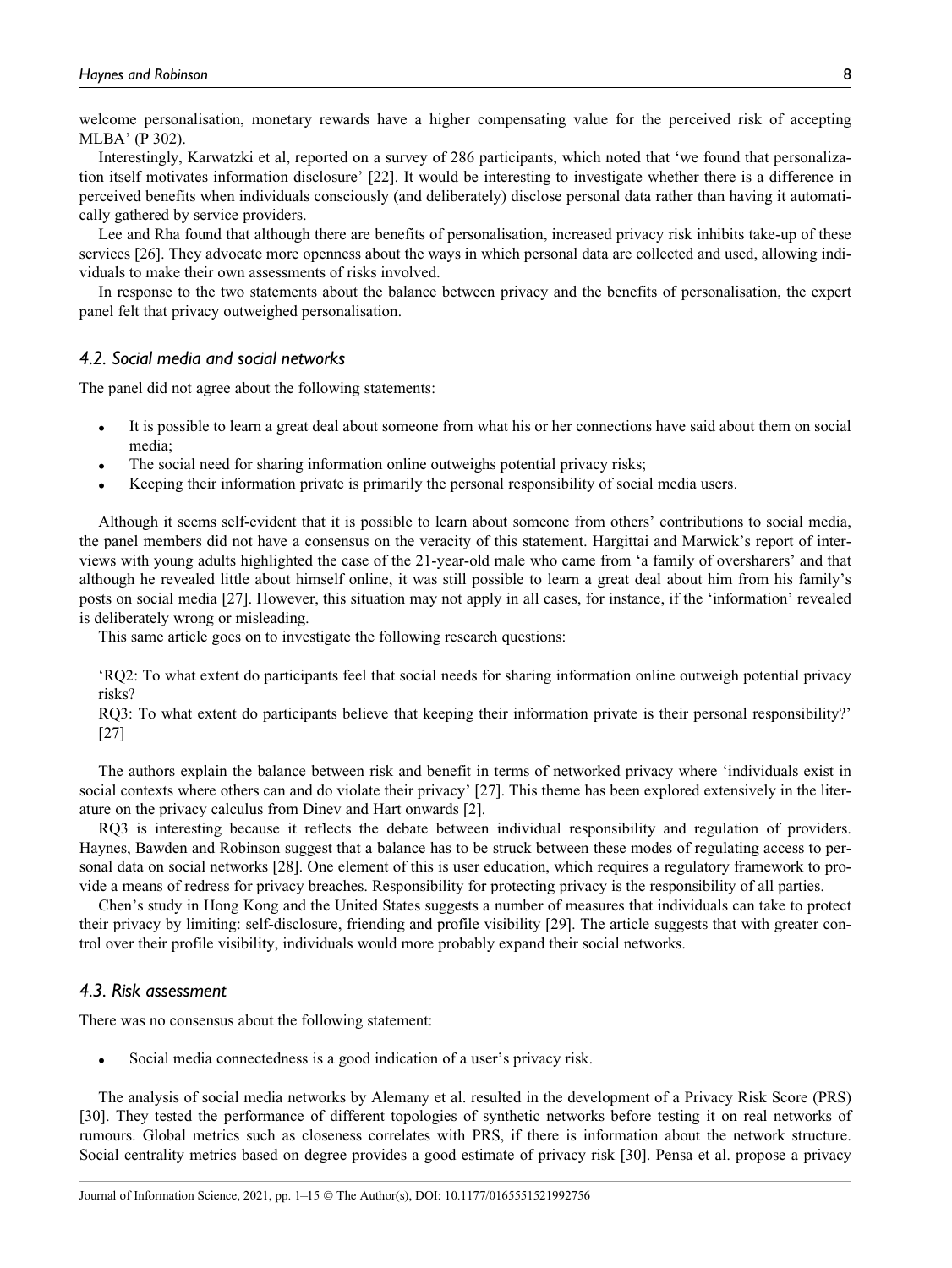score, partly inspired by Pagerank (also used by Alemany et al.), which provides an estimate of users' attitudes towards privacy [31].

#### 4.4. User behaviour and motivation

The final area where consensus was not achieved was:

The experience of being online highlights feelings of powerlessness.

This is a statement that needs qualification as it may not be universally applicable and this might be the reason for the lack of consensus. Hoffman et al. conducted a series of focus groups to explore feelings of vulnerability and powerlessness associated with being online [32]. They studied the attitudes of both low- and high-skilled individuals and found that there was privacy cynicism resulting from the belief in both groups that any efforts to protect personal privacy are futile.

#### 4.5. Privacy harms

Another element of the survey was to obtain views about the areas of greatest risk to online users. Financial loss and cyberbullying were the two most highly ranked issues. There was then a cluster of mid-ranking issues: online stalking, intrusion by advertising and filtering of content. Then the final group was: disclosure of medical data, loss of control of personal data and algorithmic decision-making. This suggests that financial loss, cyberbullying and cyberstalking could be prioritised in further research into privacy harms.

#### 4.6. Limitations

The application of the Delphi technique in this study could be improved in two ways: extending the range of experts and following up responses with interviews to understand the reasons for the experts' choices.

The survey could be run in parallel groups to see whether there is any consistency about the topics identified. The setting up of the expert panel may have affected the degree of consensus. Although all the experts were professionally involved in some aspect of online delivery of information, whether as information professionals or as cybersecurity experts, they had diverse backgrounds, as demonstrated by the range of professional bodies to which they belonged. The surveys could also run for more than two rounds to see whether the areas of disagreement stabilise. The question arises: 'To what extent is the distribution of responses down to chance?' Is there a normal distribution of responses? Are there differences if the cohort of experts is broken down by different criteria such as subject discipline or location?

Future Delphi studies in this area could also provide a fuller briefing with contextual information about the statements to be evaluated by the panel. Behind each of these statements was a published paper or papers based on empirical research. The expert panel was not provided with these papers and indeed was asked to give an immediate 'gut feel' answer rather than a considered view about each statement. Lack of consensus about the statements may be due to genuine differences of opinion. However, as has been pointed out by several respondents, it may be due to lack of understanding of the statement and ambiguities in the terminology used. Many of the statements were biased, deliberately so, to evoke a reaction and to reflect conclusions of researchers who contributed to the corpus of literature used in this research. Further work could be done to refine the statements, so that the intent is more obvious to panel members.

# 5. Conclusion

The objectives of this study were twofold. The first was to identify themes from the research literature about online privacy risk. A cluster analysis of recent research literature about online privacy risk (using Pearson's correlation coefficient) revealed several emerging themes:

- Personalisation the benefits of personalisation of services outweighs privacy concerns;
- Social media and online social networks the risks associated with the use of social media and how they are balanced with the benefits and who is responsible for maintaining the privacy of users;
- Risk perception the effects that perceptions of risk have on online behaviour;
- Risk assessment identification of risk assessment methods that can be applied to privacy risk;
- Privacy risks identification of the main threats to personal privacy;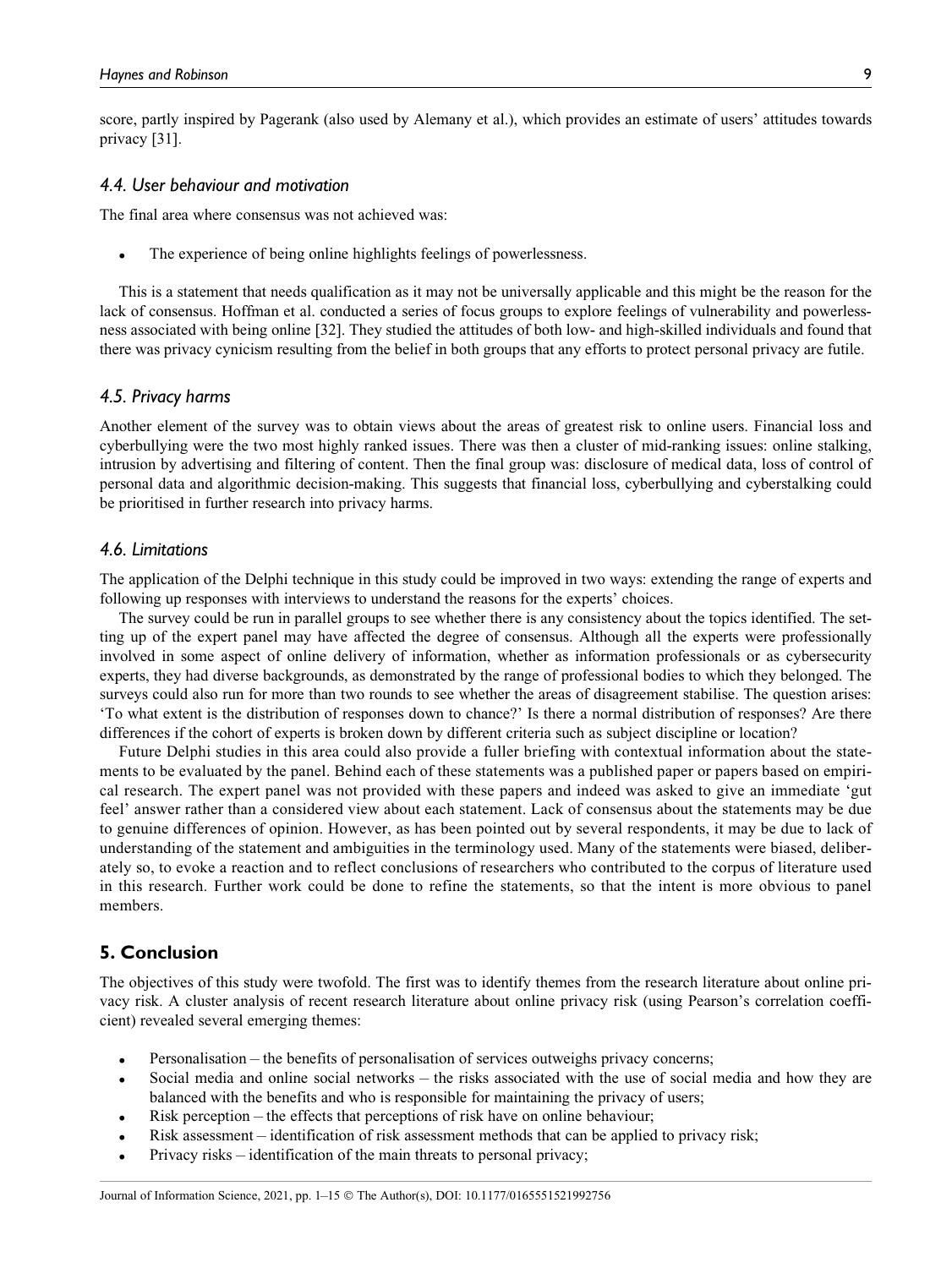- User behaviour and motivation methods individuals can take to preserve their privacy online;
- Protection and mitigation ways in which privacy can be protected.

The second objective of the study was to examine the degree of consensus on specific issues. By creating clear statements, members of the expert panel were forced to make a choice about the degree to which they agreed with each statement. The delivery of the survey allowed for segregation so that panel members were not able to influence one another. This research was not a consensus-building exercise; rather it was intended to detect areas of consensus and disagreement using the IQR to identify where consensus had occurred.

Where there is no consensus, there is scope for further investigation, because it suggests that the theme is emerging and has not had time to become established and widely accepted. Alternatively, it might mean that there are distinct schools of thought where there is genuine disagreement. In either case, these are probably the productive areas for further research. Working on this principle, the following specific potential research questions have been identified from the literature and the Delphi study:

- Do intelligent user interfaces need to acquire rich information about users in order to be effective?
- How intrusive are personal ads and does that intrusiveness outweigh the benefits?
- How much information about individuals is revealed by the online activity of their associates (such as connections on social media)?
- Is there a way of detecting whether information about an individual revealed by a social media connection is misleading or incorrect?
- Who is primarily responsible for maintaining the privacy of social media users, the individual or the service provider?
- What is the relationship between connectedness and privacy risk? This could be based on the number of primary connections, the number of secondary and primary connections, the betweenness centrality of an individual within a network. It could be measured as the number of adverse incidents that an individual has been subjected to, for instance. A social media provider could also do an analysis by identifying individuals affected by specific incidents such as trolling, or spamming or fraud and then look at the characteristics of those individuals compared to a control group. Other factors such as public visibility of the individual would need to be taken into account.
- There has been some interesting research into feelings of powerlessness of individuals when it comes to online privacy [32–34]. It would be worth investigating social media users' attitudes to different forms of privacy regulation following Lessig's model, which has been adapted for social media by Haynes, Bawden and Robinson [28,35]. This is the idea that Internet regulation is not just about the law but is also brought into effect by the market, through self-regulation and by the way in which systems are designed.

# 5.1. Further work

The research has identified a number of areas where there was no consensus among the panel of experts. This study could be extended to a group of experts representing a wider range of backgrounds to see whether a similar pattern of disagreement persists (as described above). Having identified areas of disagreement, they could be explored in more detail by asking respondents why they held their views and what would persuade them to change their minds. A follow-on study with a modified set of statements taking into account comments from this study would be presented to a new panel of experts. Additional rounds would be followed up with interviews with panel members to understand the reasoning behind their responses.

The other follow-on for this research would be to further investigate the research questions that have arisen from the analysis of non-consensus areas.

#### Acknowledgements

The Delphi survey was conducted at City, University of London. The authors gratefully acknowledge the input of the members of the expert panel who freely gave their time and expertise for this study. The write-up was completed at Edinburgh Napier University where the corresponding author is a member of the Centre for Social Informatics. Thanks to colleagues at both institutions and to Brian Detlor at McMaster University for their helpful feedback during the drafting of this paper.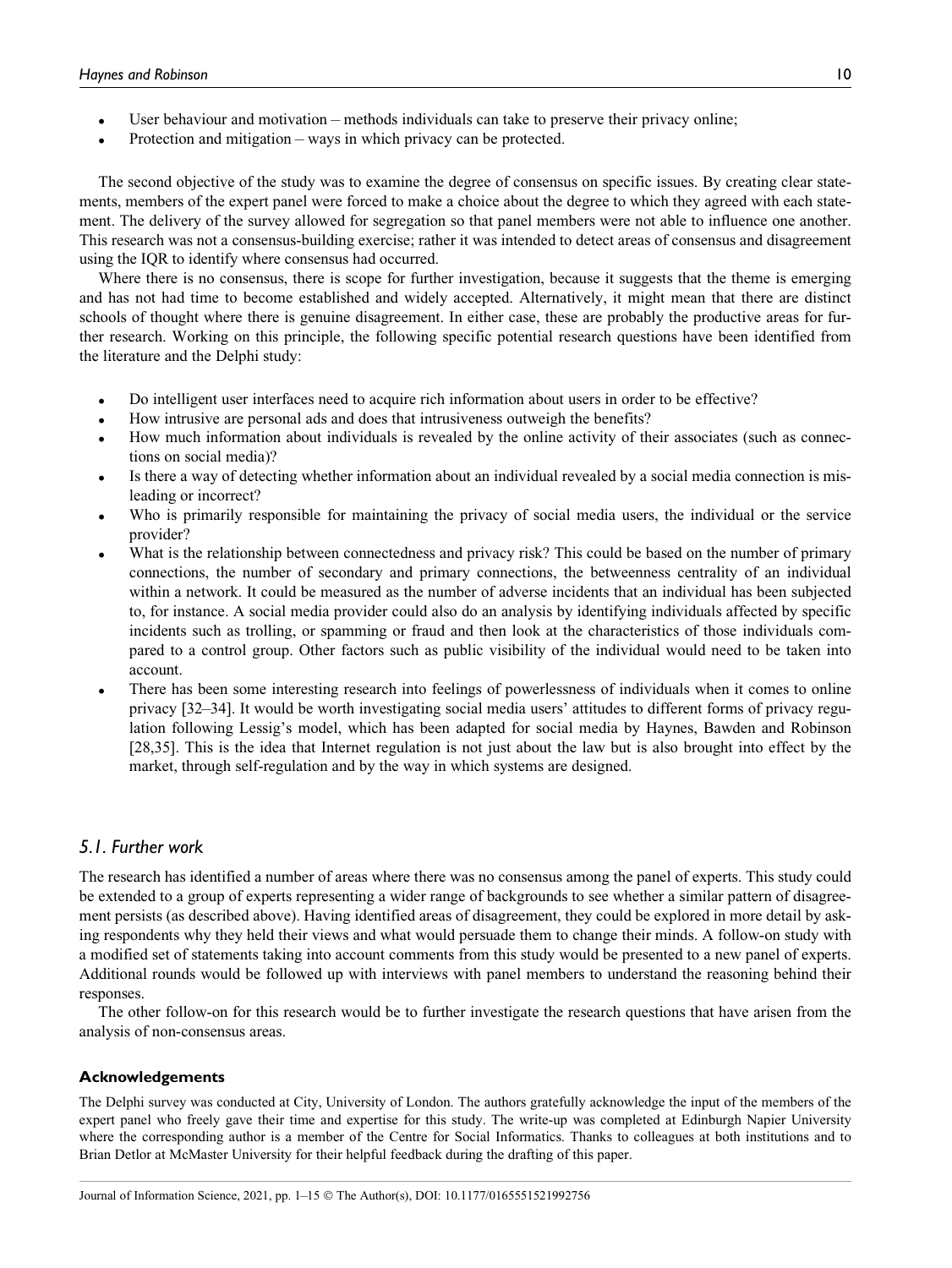#### Declaration of conflicting interests

The author(s) declared no potential conflicts of interest with respect to the research, authorship, and/or publication of this article.

#### Funding

The author(s) disclosed receipt of the following financial support for the research, authorship, and/or publication of this article: This research was supported by the Royal Academy of Engineering and the Office of the Chief Science Adviser for National Security under the UK Intelligence Community Postdoctoral Fellowship Programme (Grant No. ICRF1718\1\54).

#### ORCID iD

David Haynes **iD** <https://orcid.org/0000-0001-9191-9247>

#### **References**

- [1] Haynes D. Creating an ontology of risk: a human-mediated process. In: Haynes D and Vernau J (eds) The human position in an artificial world: creativity, ethics and AI in knowledge organization (ISKO UK Sixth Biennial Conference, London, 15–16 July 2019). Baden-Baden: Ergon Verlag Gmbh, 2019, pp. 167–180.
- [2] Dinev T and Hart P. An extended privacy calculus model for E-commerce transactions. Inf Syst Res 2006; 17: 61–80.
- [3] Keith MJ, Thompson SC, Hale J et al. Information disclosure on mobile devices: re-examining privacy calculus with actual user behavior. Int J Hum Comput Stud 2013; 71: 1163–1173.
- [4] Martin K. Diminished or just different? A factorial vignette study of privacy as a social contract. *J Bus Ethics* 2012; 111: 519–539.
- [5] Gerber N, Gerber P and Volkamer M. Explaining the privacy paradox: a systematic review of literature investigating privacy attitude and behavior. Comput Secur 2018; 77: 226–261.
- Aven T and Renn O. On risk defined as an event where the outcome is uncertain. *J Risk Res* 2009; 12: 1–11.
- [7] Acquisti A, Brandimarte L and Loewenstein G. Secrets and likes: the drive for privacy and the difficulty of achieving it in the digital age. J Consum Psychol 2020; 30: 736-758.
- [8] Fischhoff B, Watson SR and Hope C. Defining risk. Policy Sci 1984; 17: 123–139.
- [9] Murray-Webster R. Management of Risk: guidance for practitioners. 3rd ed. London: TSO, 2010.
- [10] ISO/IEC 27005:2011. Information technology Security techniques Information security risk management.
- [11] Garlick AR. Estimating Risk?: a management approach. Aldershot: Gower Publishing, 2007.
- [12] Di Gangi PM, Johnston AC, Worrell JL et al. What could possibly go wrong? A multi-panel Delphi study of organizational social media risk. *Inf Syst Front* 2018: 20: 1097–1116.
- [13] van Deursen N, Buchanan WJ and Duff A. Monitoring information security risks within health care. Comput Secur 2013; 37: 31–45.
- [14] Paintsil E. Evaluation of privacy and security risks analysis construct for identity management systems. IEEE Syst J 2013; 7: 189–198.
- [15] Chen C. CiteSpace II: detecting and visualizing emerging trends and transient patterns in scientific literature. *J Am Soc Inf Sci* Technol 2006; 57: 359–377.
- [16] Hofstetter H, Dusseldorp E, Van Empelen P et al. A primer on the use of cluster analysis or factor analysis to assess cooccurrence of risk behaviors. Prev Med 2014; 67: 141.
- [17] Aldenderfer MS. Cluster analysis. Beverly Hills, CA: SAGE, 1984.
- [18] Linstone HA and Turoff M (eds). The Delphi Method: techniques and applications. Reading, MA: Addison-Wesley Publishing Co, 1975.
- [19] von der Gracht HA. Consensus measurement in Delphi studies: review and implications for future quality assurance. Technol Forecast Soc Change 2012; 79: 1525–1536.
- [20] Lund BD. Review of the Delphi method in library and information science research. *J Document* 2020; 76: 0418.
- [21] Hazard CJ and Singh MP. Privacy risks in intelligent user interfaces. IEEE Internet Comput 2016; 20: 57–61.
- [22] Karwatzki S, Dytynko O, Trenz M et al. Beyond the personalization-privacy paradox: privacy valuation, transparency features, and service personalization. J Manag Inf Syst 2017; 34: 369–400.
- [23] Brinson NH and Eastin MS. Juxtaposing the persuasion knowledge model and privacy paradox: an experimental look at advertising personalization, public policy and public understanding. Cyberpsychology 2016; 10(1): 7.
- [24] Gerber N, Gerber P and Volkamer M. Explaining the privacy paradox: a systematic review of literature investigating privacy attitude and behavior. Comput Secur 2018; 77: 226–261.
- [25] Gutierrez A, O'Leary S, Rana NP et al. Using privacy calculus theory to explore entrepreneurial directions in mobile locationbased advertising: identifying intrusiveness as the critical risk factor. Comput Human Behav 2019; 95: 295–306.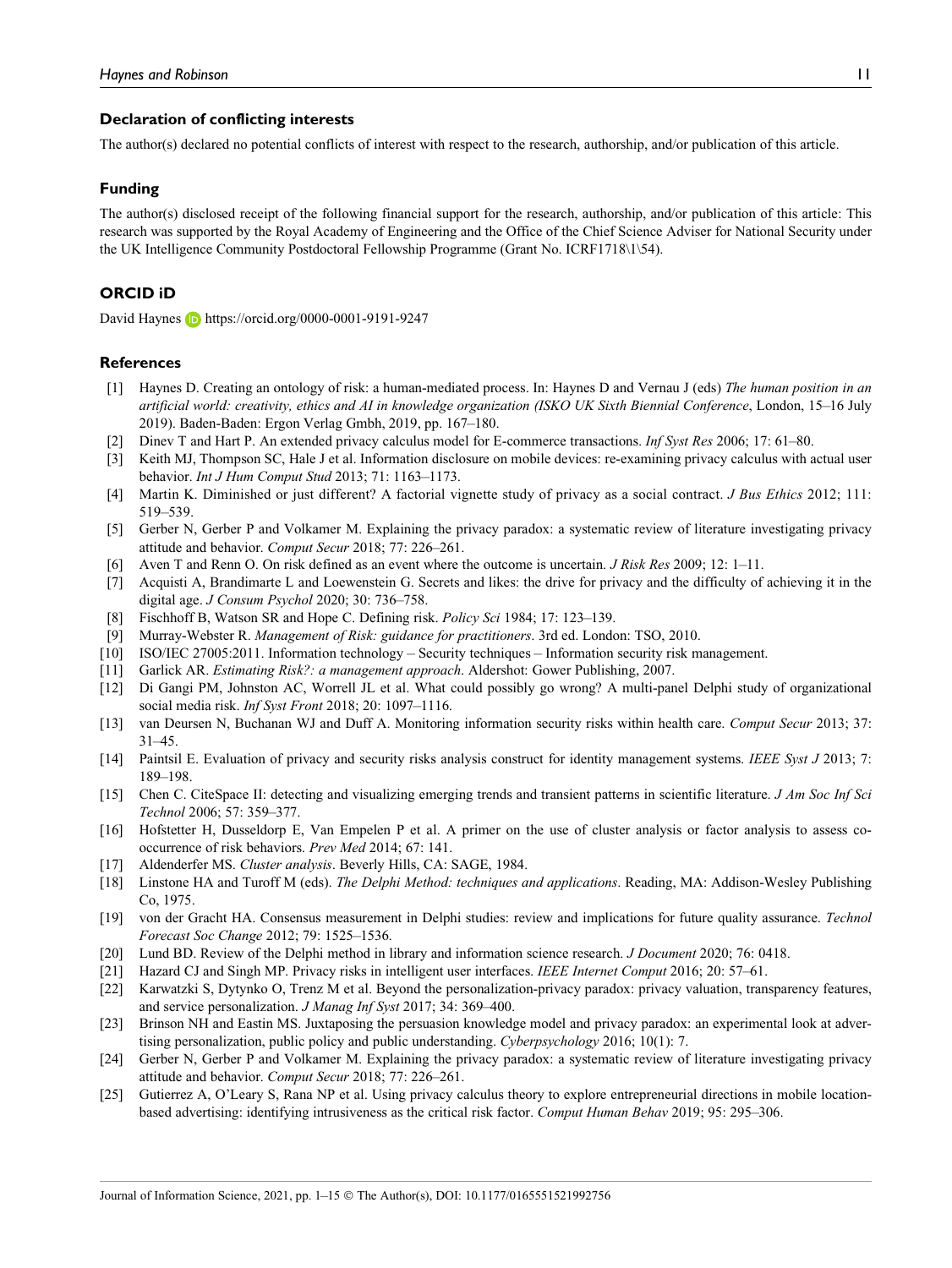- [26] Lee J-M and Rha J-Y. Personalization–privacy paradox and consumer conflict with the use of location-based mobile commerce. Comput Human Behav 2016; 63: 453–462.
- [27] Hargittai E and Marwick A. 'What Can I Really Do?' Explaining the privacy paradox with online apathy. Int J Commun 2016; 10: 3737–3757.
- [28] Haynes D, Bawden D and Robinson L. A regulatory model for personal data on social networking services in the UK. Int J Inf Manage 2016; 36: 872–882.
- [29] Chen HT. Revisiting the privacy paradox on social media with an extended privacy calculus model: the effect of privacy concerns, privacy self-efficacy, and social capital on privacy management. Am Behav Sci 2018; 62: 1392–1412.
- [30] Alemany J, del Val E, Alberola J et al. Estimation of privacy risk through centrality metrics. Futur Gener Comput Syst 2018; 82: 63–76.
- [31] Pensa RG, Di Blasi G and Bioglio L. Network-aware privacy risk estimation in online social networks. Soc Netw Anal Min 2019; 9: 1–15.
- [32] Hoffman CP, Lutz C and Ranzini G. Privacy cynicism: a new approach to the privacy paradox. Cyberpsychology 2016; 10(4): 7.
- [33] Xie W, Fowler-Dawson A and Tvauri A. Revealing the relationship between rational fatalism and the online privacy paradox. Behav Inf Technol 2019; 38: 742–759.
- [34] Solove DJ. A taxonomy of privacy. Univ PA Law Rev 2006; 154: 477-564.
- [35] Lessig L. Code. 2nd ed. New York; London: Basic Books, [http://codev2.cc/download](http://codev2.cc/download+remix/Lessig-Codev2.pdf) + [remix/Lessig-Codev2.pdf](http://codev2.cc/download+remix/Lessig-Codev2.pdf) (2006, accessed 2 June 2015).

# Appendix 1

#### Articles reviewed for the Delphi Study

Selection criteria (in Title): (privacy AND risk) OR 'privacy calculus' OR 'privacy paradox' Date range: published 2014–2019

Aditya P, Bhattacharjee B, Druschel P, et al. Brave new world: privacy risks for mobile users. ACM SIGMOBILE Mob Comput Commun Rev 2015; 18: 49–54.

Adjerid I, Peer E, Acquisti A. Beyond the privacy paradox: objective versus relative risk in privacy decision making. MIS Q 2018; 42: 465.

Alemany J, del Val E, Alberola J, et al. Estimation of privacy risk through centrality metrics. Futur Gener Comput Syst 2018; 82: 63–76.

Bal G, Rannenberg K, Hong JI. Styx: Privacy risk communication for the Android smartphone platform based on apps' data-access behavior patterns. Comput Secur 2015; 53: 187–202.

Bhatia J, Breaux T. Empirical measurement of perceived privacy risk. ACM Trans Comput Interact 2018; 25: 1–47.

Brinson NH, Eastin MS. Juxtaposing the persuasion knowledge model and privacy paradox: an experimental look at advertising personalization, public policy and public understanding. Cyberpsychology; 10. Epub ahead of print 2016. DOI: 10.5817/CP2016-1-7.

Buschel I, Mehdi R, Cammilleri A, et al. Protecting human health and security in digital Europe: how to deal with the 'Privacy Paradox'? Sci Eng Ethics 2014; 20: 639–658.

Chen H-T. Revisiting the privacy paradox on social media with an extended privacy calculus model: the effect of privacy concerns, privacy self-efficacy, and social capital on privacy management. Am Behav Sci 2018; 62: 1392–1412.

Chen J, He J, Cai L, et al. Disclose more and risk less: privacy preserving online social network data sharing. IEEE Trans Dependable Secur Comput 2018; 1.

Chen J, Wang C, He K, et al. Semantics-aware privacy risk assessment using self-learning weight assignment for mobile apps. IEEE Trans Dependable Secur Comput 2018; 1.

Chen Y-NK, Wen C-HR. Taiwanese university students' smartphone use and the privacy paradox. Comunicar 2019; 27: 61–70.

Cheung M, She J. Evaluating the privacy risk of user-shared images. ACM Trans Multimed Comput Commun Appl 2016; 12: 1–21.

Choi B, Wu Y, Yu J, et al. Love at first sight: the interplay between privacy dispositions and privacy calculus in online social connectivity management. *J Assoc Inf Syst* 2018; 19: 124–151.

Choon MJK. Revisiting the privacy paradox on social media: an analysis of privacy practices associated with Facebook and Twitter. Can J Commun 2018; 43: 339–358.

Dienlin T, Trepte S. Is the privacy paradox a relic of the past? An in-depth analysis of privacy attitudes and privacy behaviors: the relation between privacy attitudes and privacy behaviors. Eur J Soc Psychol 2015; 45: 285–297.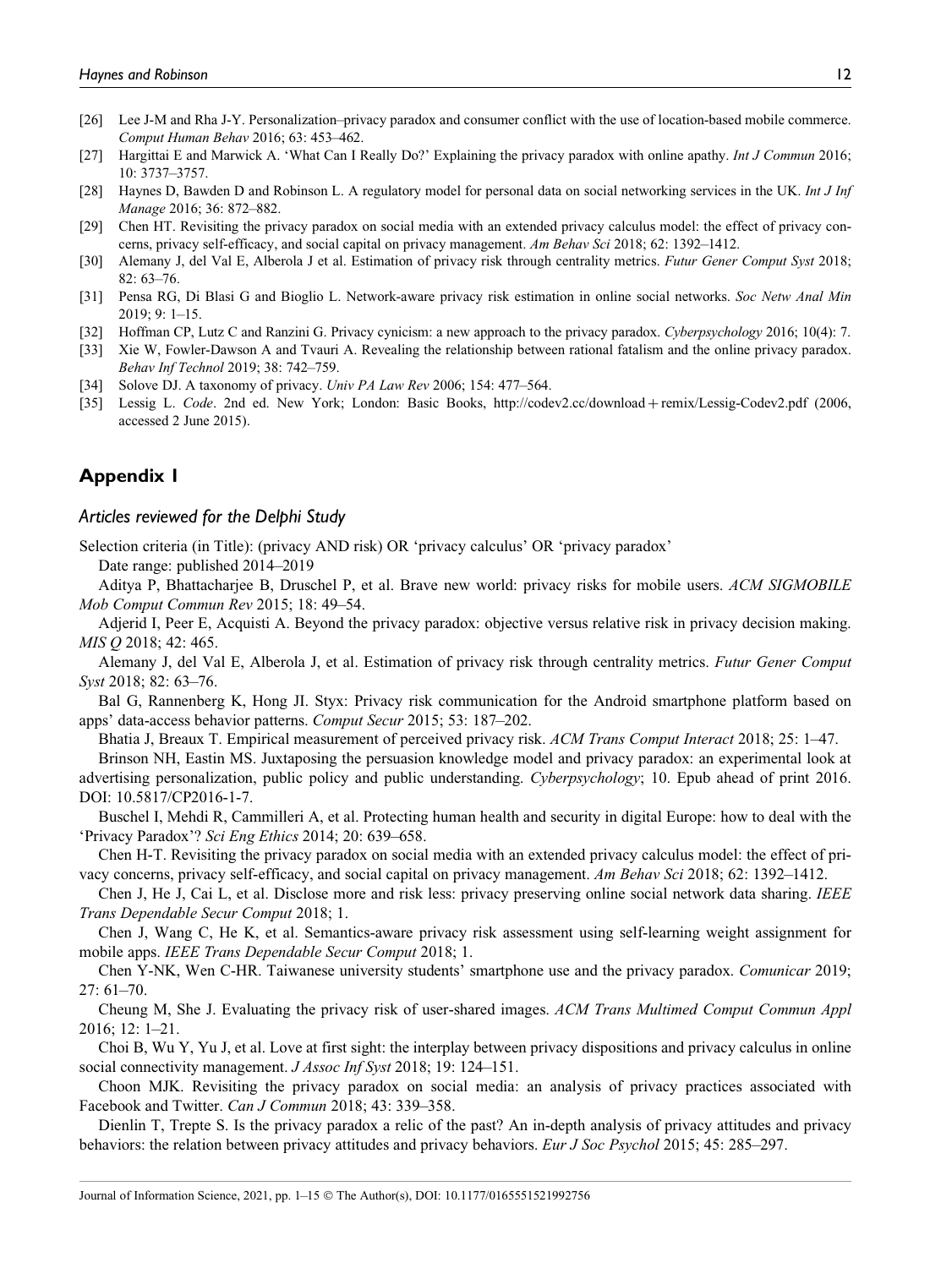Du S, Li X, Zhong J, et al. Modeling privacy leakage risks in large-scale social networks. IEEE Access 2018; 6: 17653–17665.

Elmisery AM, Rho S, Botvich D. Collaborative privacy framework for minimizing privacy risks in an IPTV social recommender service. Multimed Tools Appl 2016; 75: 14927–14957.

Feri F, Giannetti C, Jentzsch N. Disclosure of personal information under risk of privacy shocks. *J Econ Behav Organ* 2016; 123: 138–148.

Gerber N, Gerber P, Volkamer M. Explaining the Privacy Paradox–A systematic review of literature investigating privacy attitude and behavior. Comput Secur.

Gerber N, Reinheimer B, Volkamer M. Investigating people's privacy risk perception. Proc Priv Enhancing Technol 2019; 2019: 267–288.

Goldfeder S, Kalodner H, Reisman D, et al. When the cookie meets the blockchain: Privacy risks of web payments via cryptocurrencies. Proc Priv Enhancing Technol 2018; 2018: 179–199.

Gomez-Barroso JL, Feijoo C, Martinez-Martinez LJ. Privacy calculus: factors that influence the perception of benefit. El Prof La Inf 2018; 27: 341–348.

Guo J, Li N, Wu Y, et al. Examining help requests on social networking sites: integrating privacy perception and privacy calculus perspectives. Electron Commer Res Appl; preproof. Epub ahead of print 2019. DOI: 10.1016/j.elerap. 2019.100828.

Gutierrez A, O'Leary S, Rana NP, et al. Using privacy calculus theory to explore entrepreneurial directions in mobile location-based advertising: Identifying intrusiveness as the critical risk factor. Comput Human Behav 2019; 95: 295–306.

Haber B. The digital ephemeral turn: queer theory, privacy, and the temporality of risk. *Media, Cult Soc* 2019; 1–19.

Hargittai E, Marwick A. 'What Can I Really Do?' Explaining the privacy paradox with online apathy. Int J Commun 2016; 10: 3737–3757.

Harkous H, Rahman R, Karlas B, et al. The curious case of the PDF converter that likes Mozart: dissecting and mitigating the privacy risk of personal cloud apps. Proc Priv Enhancing Technol 2016; 2016: 123–143.

Hart S, Ferrara AL, Paci F. Fuzzy-based approach to assess and prioritize privacy risks. Soft Comput 2019; 1–11.

Hazard CJ, Singh MP. Privacy risks in intelligent user interfaces. IEEE Internet Comput 2016; 20: 57–61.

Hoffman CP, Lutz C, Ranzini G. Privacy cynicism: a new approach to the privacy paradox. Cyberpsychology; 10. Epub ahead of print 2016. DOI: [http://dx.doi.org/10.5817/CP2016-4-7.](http://dx.doi.org/10.5817/CP2016-4-7)

Huckvale K, Prieto JT, Tilney M, et al. Unaddressed privacy risks in accredited health and wellness apps: a crosssectional systematic assessment. BMC Med 2015; 13: 1–13.

James TL, Wallace L, Warkentin M, et al. Exposing others' information on online social networks (OSNs): perceived shared risk, its determinants, and its influence on OSN privacy control use. Inf Manag 2017; 54: 851–865.

Karwatzki S, Dytynko O, Trenz M, et al. Beyond the personalization-privacy paradox: privacy valuation, transparency features, and service personalization. J Manag Inf Syst 2017; 34: 369–400.

Kehr F, Kowatsch T, Wentzel D, et al. Blissfully ignorant: the effects of general privacy concerns, general institutional trust, and affect in the privacy calculus. Inf Syst J 2015; 25: 607–635.

Koohang A, Paliszkiewicz J, Goluchowski J. Social media privacy concerns: trusting beliefs and risk beliefs. Ind Manag Data Syst 2018; 118: 1209–1228.

Kordzadeh N, Warren J, Seifi A. Antecedents of privacy calculus components in virtual health communities. Int J Inf Manage 2016; 36: 724–734.

Lee J, Kim S, Kim W. The effects of consumers' perceived privacy control on perceived privacy risk in location-based services. *Int J Contents* 2017; 13: 22–30.

Lee J-M, Lee B, Rha J-Y. Determinants of mobile payment usage and the moderating effect of gender: extending the Utaut model with privacy risk. Int J Electron Commer Stud 2019; 10: 43–64.

Lee J-M, Rha J-Y. Personalization–privacy paradox and consumer conflict with the use of location-based mobile commerce. Comput Human Behav 2016; 63: 453–462.

Lee N, Kwon O. A privacy-aware feature selection method for solving the personalization–privacy paradox in mobile wellness healthcare services. Expert Syst Appl 2015; 42: 2764–2771.

Li P, Cho H, Goh ZH. Unpacking the process of privacy management and self-disclosure from the perspectives of regulatory focus and privacy calculus. Telemat Informatics 2019; 41: 114–125.

Liu Z, Shan J, Pigneur Y. The role of personalized services and control: an empirical evaluation of privacy calculus and technology acceptance model in the mobile context. J Inf Priv Secur 2016; 12: 123–144.

Lo N-W, Yeh K-H, Fan C-Y. Leakage detection and risk assessment on privacy for android applications: LRPdroid. IEEE Syst J 2016; 10: 1361–1369.